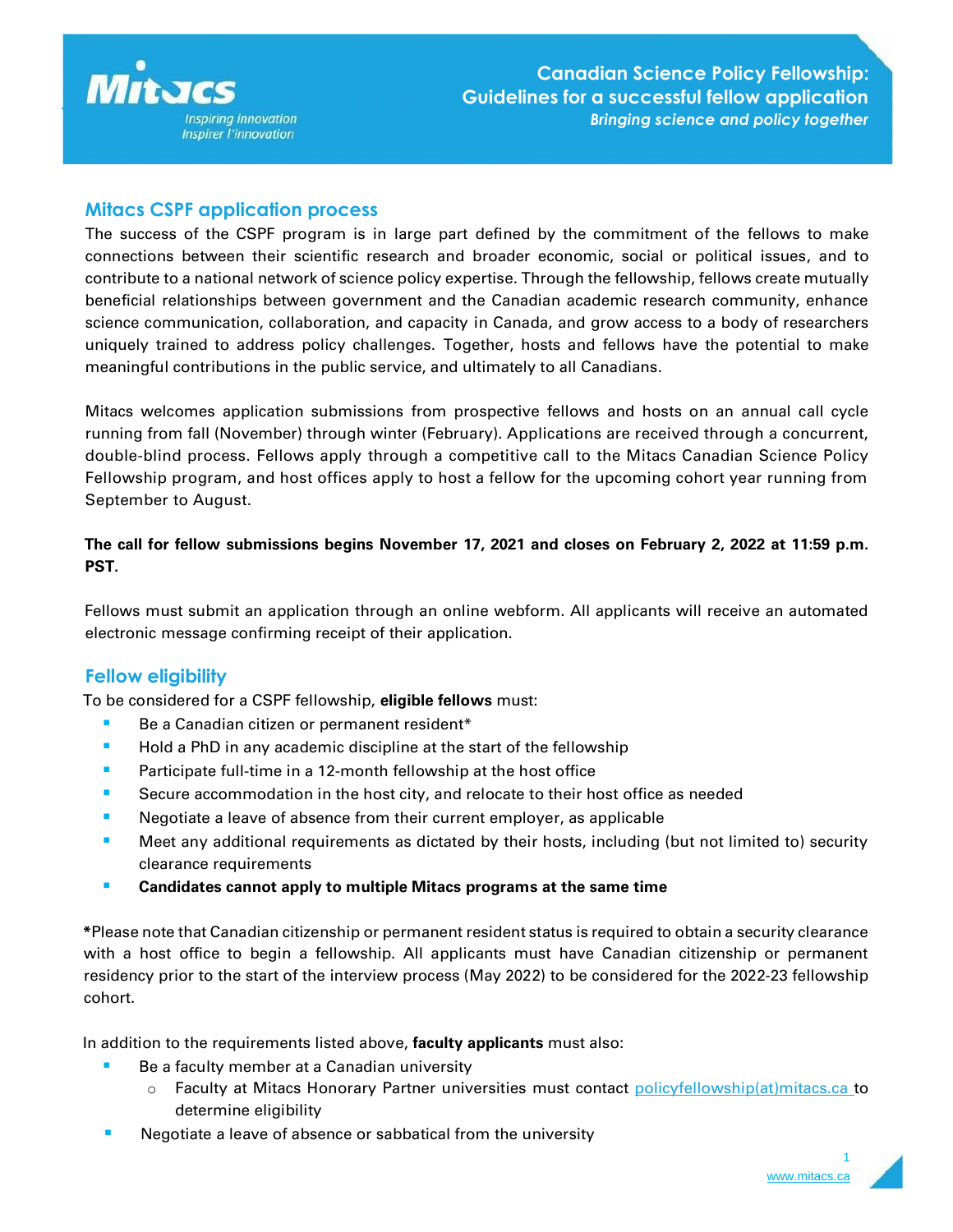

### Candidates **cannot** be:

- A past or current Mitacs Canadian Science Policy Fellow
- A past or current employee of Mitacs

## **Fellow application overview**

To apply for a fellowship through the Mitacs Canadian Science Policy Fellowship program, all prospective fellows must submit a complete application through an online webform.

A complete application includes the following:

- Online submission in the webform with all fields filled in and required documents uploaded
- **Two letters of reference (either uploaded, or emailed directly to [policyfellowship\(at\)mitacs.ca\)](mailto:policyfellowship@mitacs.ca)** 
	- $\circ$  One letter should address the quality of your research work and experience
	- $\circ$  The other letter should focus on your suitability for the program by highlighting your leadership experience, communication skills, and capacity to make connections between scientific research and broader economic, social, or political issues
- Applicants are responsible for ensuring that their referees can meet the deadline. We suggest contacting the referees as early as possible so that they have time to prepare thoughtful letters of reference

## **Please note that the online webform for fellow applications does not allow you to save your work and come back to it. Please ensure your answers are fully developed before starting the webform.**

Prior to submitting an application, Mitacs encourages applicants to read all sections of the [CSPF web page](https://www.mitacs.ca/en/programs/canadian-science-policy-fellowship) to ensure an understanding of the program, the eligibility requirements, and the adjudication process. Applicants should allow enough time to develop comprehensive, well-presented statements and other documents that are free of errors and typos.

Prospective fellows must submit a complete application summarizing their relevant academic training and experience in the language(s) required for positions within the host department(s) that wish to be considered for. This includes:

- A brief biography
- **EXTENT A list of any publications, patents or other types of research contributions**
- **EXTENUIFY A list of any awards in recognition of your research activities**
- **EXECUTE:** An overview of past research experience
- **EXECT** A description of leadership experience and communication skills
- **EXPLO An applicant statement of interest to participate in the CSPF program**

Prospective fellows will also be required to select the competency areas in which they have direct experience, and any competency areas they are looking to develop through the fellowship to support the matching process.

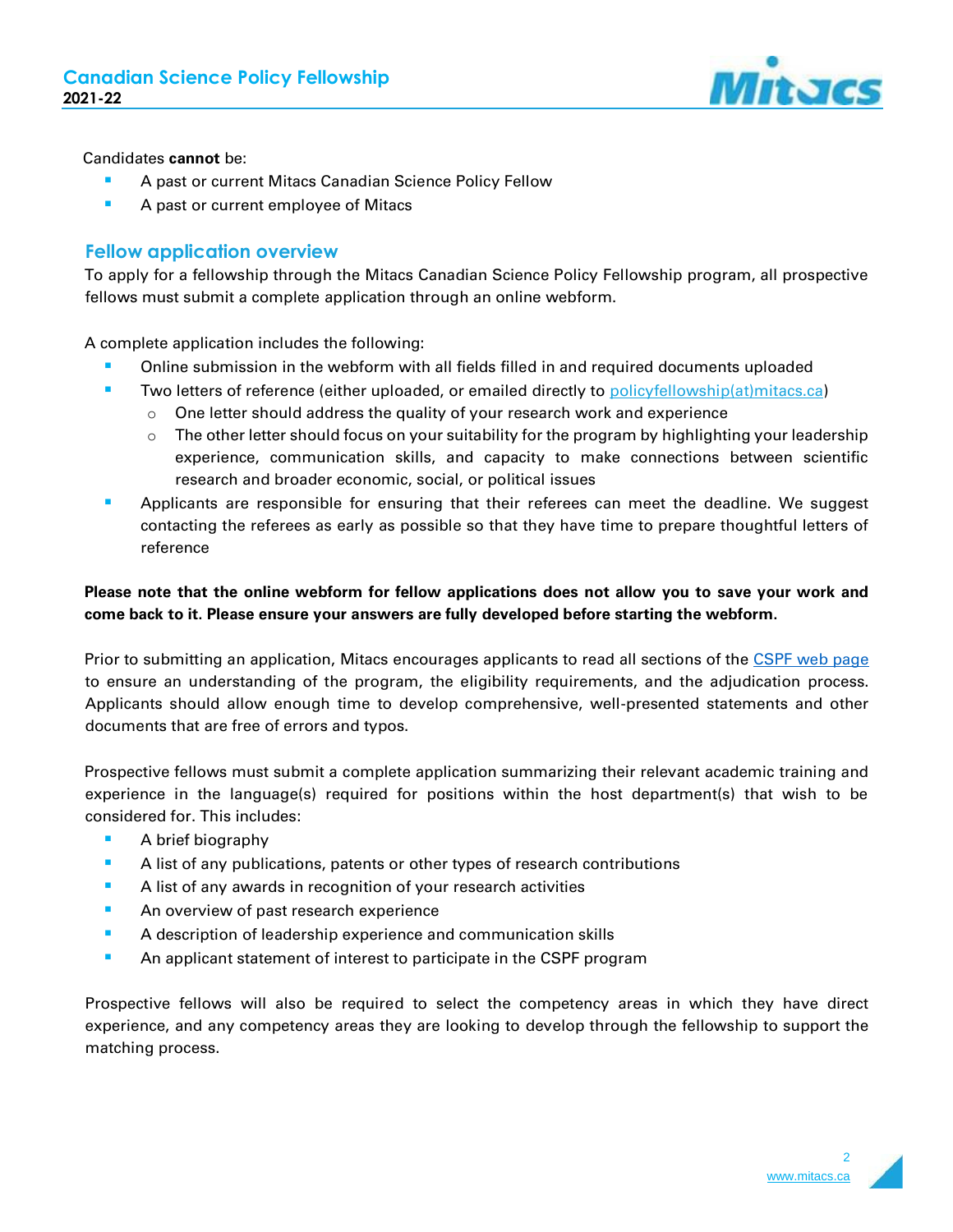

▪ To be considered for a fellowship with the **Government of Canada**, you may submit a complete application using the English or French fellow application webforms

Please note that Mitacs does not guarantee that fellowships will be available in all host cities.

Applicants will receive an automated acknowledgement that their applications have been received. Once an application is received, it will be reviewed for eligibility and completeness. Applicants will be contacted directly if their application is missing any information within 2 weeks of the call deadline date (February 2, 2022). Applications that meet the eligibility requirements will be sent to the CSPF Fellow Adjudication Committee made up of past Canadian Science Policy Fellowship fellows to shortlist candidates as semifinalists. Candidates are expected to be shortlisted in April 2022.

## **Please note that due to the individualized nature of each application and the review process, Mitacs is unable to provide qualitative feedback on fellow applications.**

## **Fellow application checklist**

Mitacs will review all fellow submissions to ensure that the submitted applications meet the program eligibility criteria prior to sending the applications to the Fellow Adjudication Committee of past fellows. The following are questions that fellows can use to ensure their application is thorough and complete.

#### **1. Complete eligibility requirements**

**E** Have you completed all the required fields for the program eligibility requirements?

#### **2. Complete applicant information**

**■** Have you completed all the required fields for your contact and personal information?

#### **3. Complete academic background**

- **E** Have you completed all the required fields detailing your academic background?
- Have you provided a brief biography?

### **4. Provide fellowship availability**

- **■** Have you confirmed your willingness to physically relocate to the location of the host office?
- **E** Have you confirmed which host offices you will consider for a possible placement?
- Have you confirmed your working abilities in Canada's official languages?
- **■** If you are applying to both an English and French fellowship opportunity, have you submitted two separate webform applications in both English and French?

### **5. Describe your experience that makes you ideally suited for the CSPF program**

- Have you included all relevant research contributions?
- Have you included any awards in recognition of your research activities?
- **EXT** Have you clearly described your past research experience in way that a non-scientific audience can understand?
- Have you described your leadership experience and/or capacity, including any experience you may have working with stakeholders outside of the scientific community where applicable?

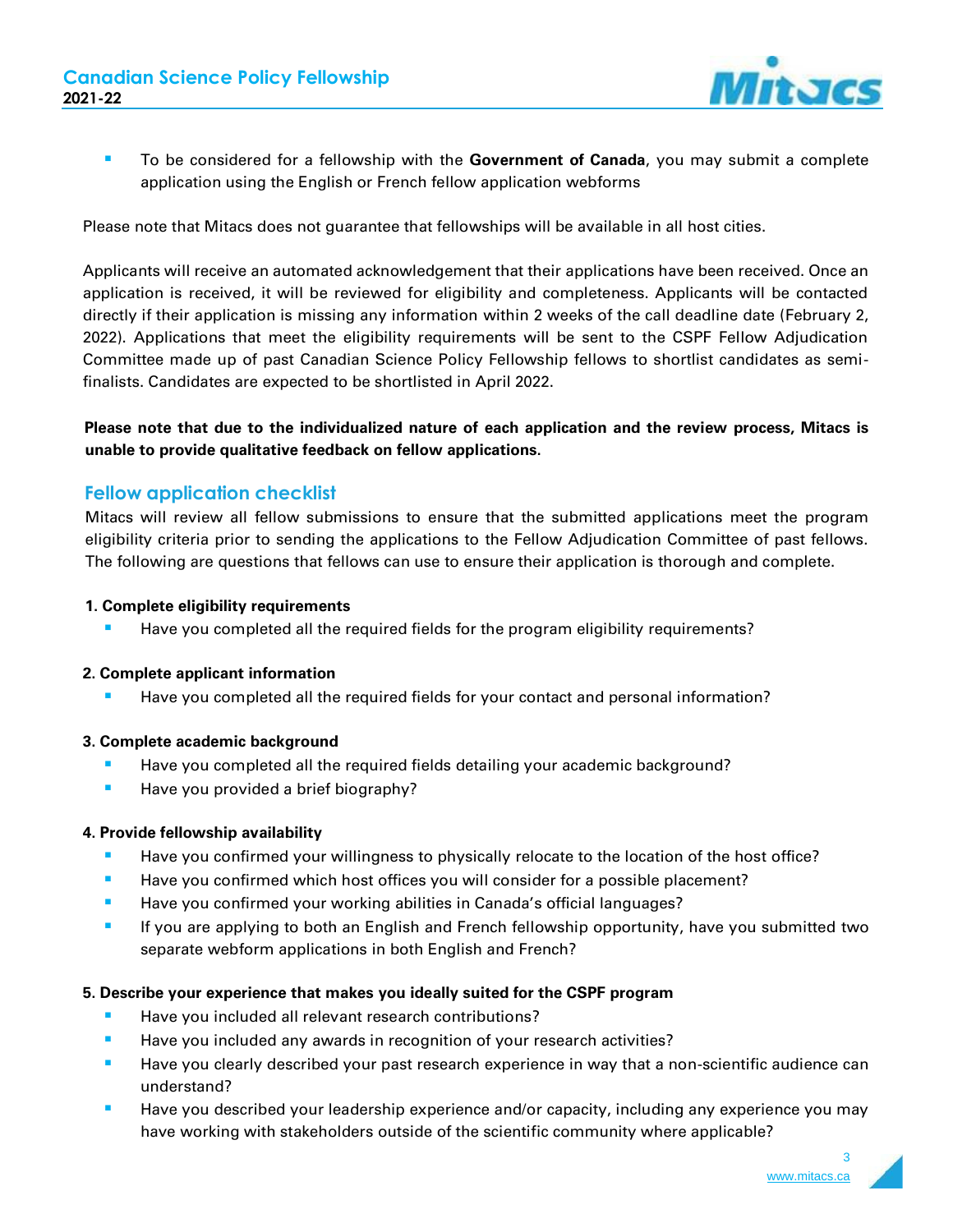

■ Does your applicant statement include a demonstrated interest in science policy?

### **6. Select the competency areas required for a successful fellowship**

- **E** Have you selected the competency areas in which you have direct experience?
- Have you selected the competency areas in which you are looking to develop?

### **7. Have you included your letters of reference with your application?**

- Have you uploaded your letters of reference to your application webform, or have you confirmed with your referees that they have sent the letters to [policyfellowship\(at\)mitacs.ca?](mailto:policyfellowship@mitacs.ca)
	- $\circ$  Please ensure your referees include your full name in the subject line of their email, as well as in the name of their document for ease of reference.
- **■** Does one of your letters of reference address the quality of your research work and experience?
- Does the other letter of reference focus on your suitability for the program by highlighting your leadership experience, communications skills, and capacity to make connections between scientific research and broader economic, social or political issues?

### **8. Have you read and agreed to the Mitacs CSPF Statement of Consent in the webform?**

## **9. Have you submitted a webform in the language(s) required for positions within the host department(s) that you wish to be considered for?**

- **E** Have you submitted a webform in either English or French if you wish to be considered for positions with the Government of Canada?
- **■** Have you submitted a webform in English if you wish to be considered for positions with the Government of Manitoba?
- **EXT** Have you submitted a webform in French if you wish to be considered for positions with the Government of Quebec?

## **Points to consider**

- The fellowship requires that you work in your host office fulltime. Please ensure you have factored relocation costs (if applicable) into your plans should you be matched for a fellowship
- **E** Think about what you could bring to the fellowship and include this in your applicant statement. Try to think about how your experience could be applied in a government or science policy environment
- Review the [JRC Framework for Skills for Evidence-Informed Policy Making](https://ec.europa.eu/jrc/communities/en/community/evidence4policy/news/framework-skills-evidence-informed-policy-making) to see what skills are important for working in science policy. Where applicable, refer your experience back to these areas of expertise
- Review your application for spelling and grammar mistakes, clarity and focus. Adjudicators take this into account when evaluating your communication skills
- Try to submit your application earlier than the deadline. If your application is incomplete, we will be able to remedy this in a timely manner if you submit your application ahead of the deadline
- **·** In their letters, ask your referees to provide specific examples of your work, skills or abilities that correspond to the different sections of the application